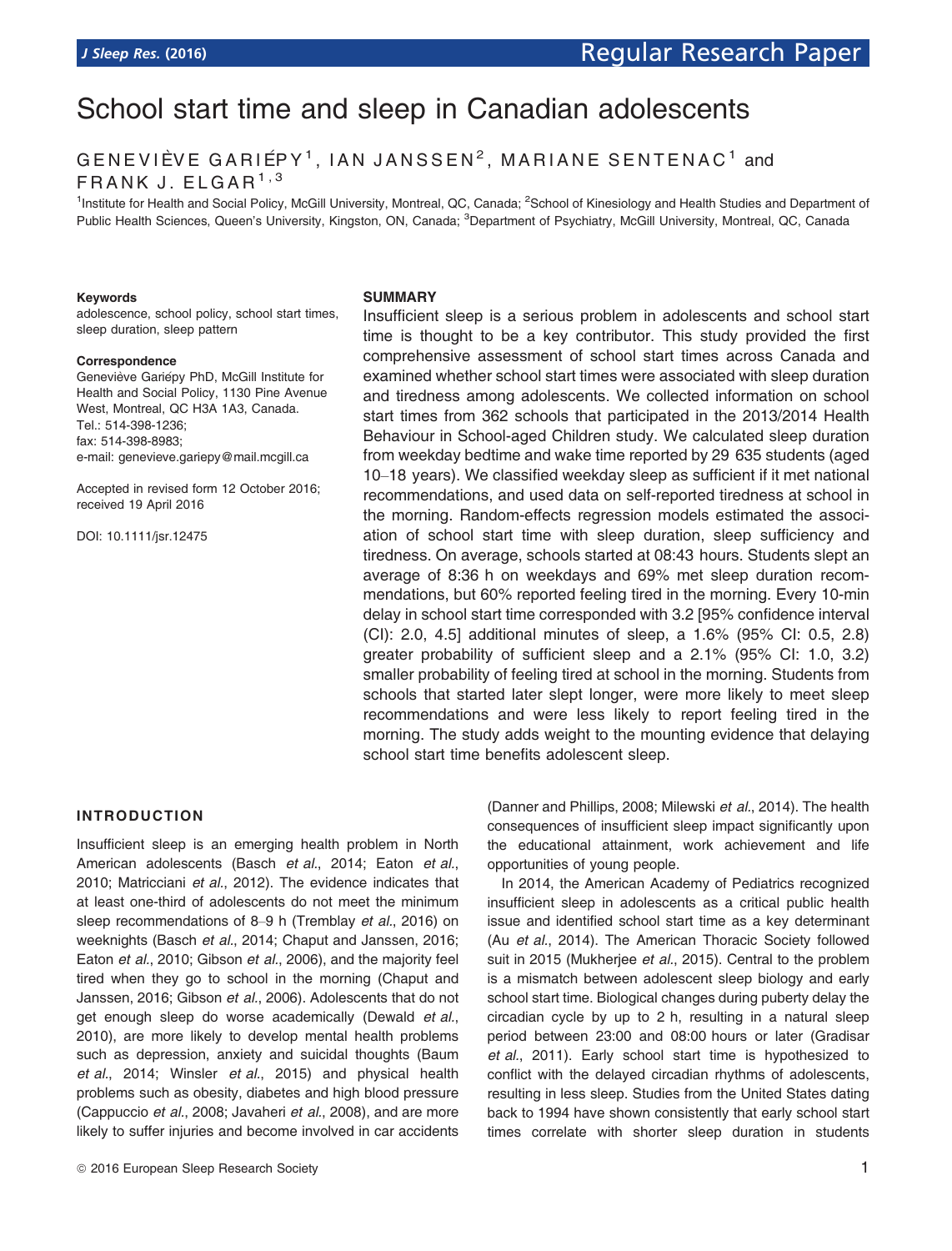(Wheaton et al., 2016). In response to these findings, and with pressure from advocacy groups, several American education institutions changed their school schedules to a later start time (Owens et al., 2014). In their 2014 policy statement, the American Academy of Pediatrics recommended that middle and high schools delay school start time to 08:30 hours or later (Au et al., 2014).

The issue of sleep and school start time has received much less attention in Canada. The Canadian Paediatric Society has not made a recommendation on school start time, although talks on the topic were featured for the first time at the Society's 2015 annual conference (2015). While some Canadian schools have recognized the problem and taken action by delaying school start times (Rushowy, 2011), others have advanced start time as measure to reduce school bussing costs (Nolan, 2012; Outhit, 2013). Political discussions may be limited by the lack of knowledge regarding school start times across Canada and insufficient sleep in the Canadian context. Most of the evidence is based on American studies, and may not be applicable to Canada. For example, cultural and climatological differences between Canada and the United States may influence sleep patterns (Gradisar et al., 2011; Walch et al., 2016).

Changing school start time is a complex undertaking that involves consultation with several stakeholders and considerations of logistic issues (e.g. transportation), human resources and costs—challenges which have been detailed elsewhere (Kirby et al., 2011) and that can be overcome successfully (Owens et al., 2014). A key to this success is timely and contextually relevant data that can inform dialogue and motivate stakeholders and community members to act. The aim of the paper is therefore to provide current information on school start time in a representative sample of Canadian schools and its association with sleep in Canadian adolescents. We hypothesized that early school start time would relate to shorter sleep duration and more tiredness on weekdays.

# METHODS

#### **Participants**

Data on sleep were collected from the 2013/14 Canadian Health Behaviour in School-Aged Children (HBSC) survey. The HBSC surveyed 30 117 students in grades 6–10 (1320 classes in 367 schools) from all provinces and territories in Canada. The HBSC selected a cluster sample of students by grade and school through weighted probability methods in order to obtain a balanced representation of school population characteristics such as religion, community size, school size and language of instruction. Private schools, $<sup>1</sup>$  special</sup>

<sup>1</sup>Private schools in Canada are characterized by an alternative teaching curriculum and receive partial or no funding from the provincial government. Between 0.7% (New Brunswick) and 12.6% (Quebec) of school-aged children were enrolled in private schools in 2013 (Van Pelt et al. 2015).

needs schools and schools for youth in custody were excluded from the survey. The HBSC protocol stipulated a standard questionnaire format, item order and testing conditions. Teachers or trained interviewers distributed the questionnaires in classroom settings. The Canadian HBSC was approved by the Queen's University General Research Ethics Board. Consent was obtained from the participating school boards, individual schools, parents and students. Student participation was voluntary. For this study, we excluded students from grades 5 ( $n = 25$ ), 11 ( $n = 294$ ) and 12 ( $n = 5$ ), as they were not the focus of the HBSC and survey weights were unavailable, children younger than 10 years  $(n = 12)$ , as the focus of the study was on adolescents, and students from three schools where start time was unavailable because the schools were permanently closed ( $n = 132$ ) and from two schools that had no specific start time ( $n = 5$ ). The final sample included 29 635 students between the ages 10 and 18 years from 362 schools.

#### Measures

The HBSC survey asked students what time in the past week they usually turned out the lights and went to sleep and what time they usually awoke on school days and at weekends. We calculated the average sleep duration from the reported bedtimes and wake times. This approach correlates highly with objective sleep measures in children (Matricciani, 2013). We excluded values greater than 3 standard deviations (SD) from the mean (school days:  $n = 408$ ; weekends:  $n = 406$ ). Results were unchanged when we included outliers in sensitivity analyses. We classified children as having a sleep duration that was sufficient if they met the sleep requirement based on the 2016 Canadian 24-h Movement Guidelines (5–13-year-olds: 9–11 h; 14–17-year-olds: 8–10 h) (Tremblay et al., 2016). Students were also asked how much they agreed with the statement: 'I am usually tired when I go to school in the morning'. We considered students to experience tiredness when going to school if they 'agreed' or 'strongly agreed' with this statement.

We defined school start time as the start of the first morning class. Information was obtained for all schools through school websites or by contacting school officials directly.

We further included variables that could confound the association between school start time and sleep, including the school grade and family affluence of adolescents and the neighbourhood characteristics, rurality, latitude and province of the schools. Family affluence could affect the choice of school and the associated start time to which students were exposed. The Family Affluence Scale III (Torsheim et al., 2016) asks participants to report on six common indicators of family wealth. Responses were summed (score range: 6–19). A subsample of school administrators ( $n = 304$ ) were asked about seven neighbourhood problems around their school (racial/ethnic/religious tensions; garbage; drugs or alcohol; gangs; heavy traffic; crime). We counted the number of items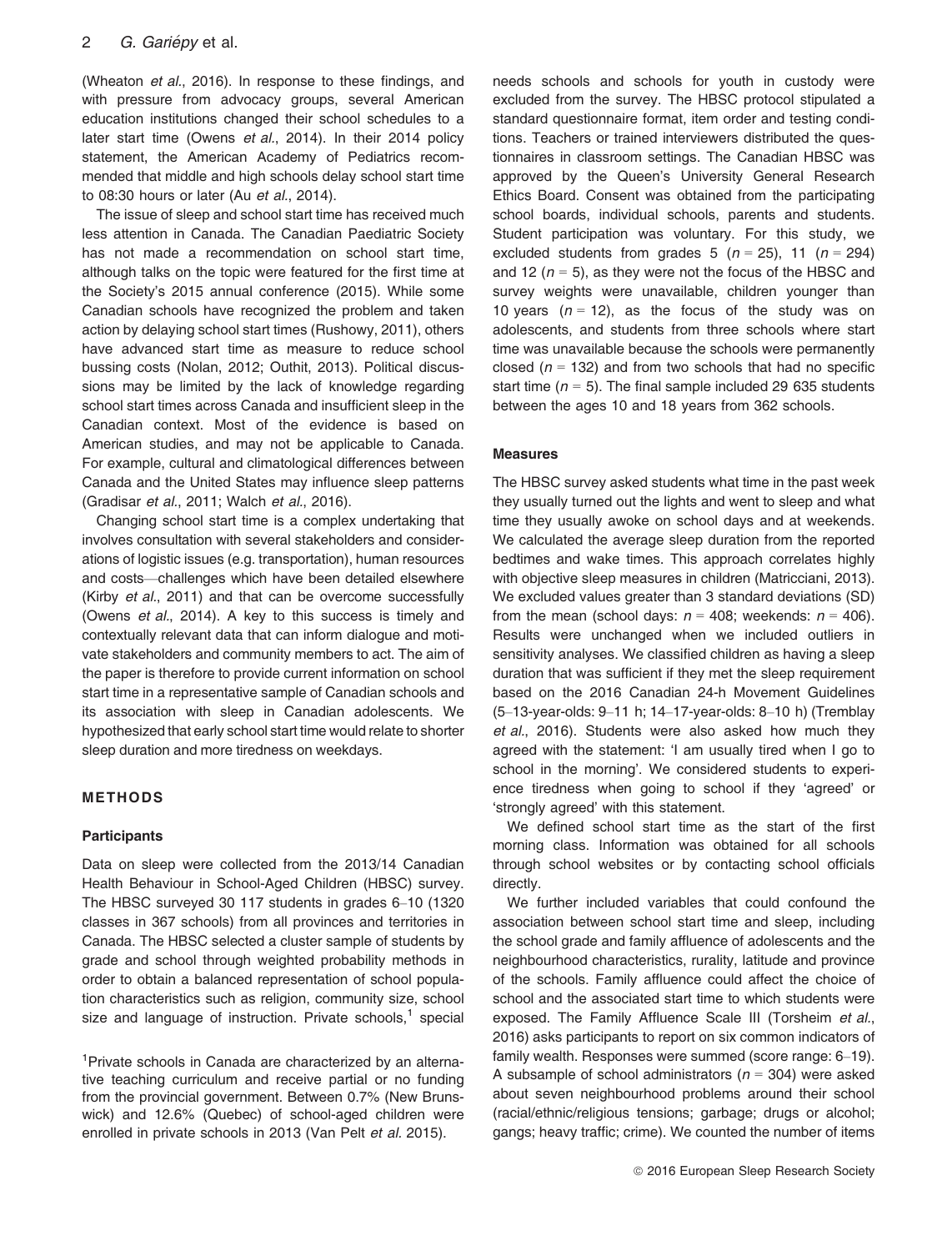reported to be a problem (minor/moderate/major problem versus no problem) as a proxy for school neighbourhood conditions that could influence start time. We identified schools from rural areas based on their alphanumerical postal code (Post Canada, 2016) and obtained information on school latitude by geocoding schools using publicly available geospatial data [\(http://www.gpsvisualizer.com/](http://www.gpsvisualizer.com/geocoder) [geocoder\)](http://www.gpsvisualizer.com/geocoder). We further collected information on potential effect modifiers of the relationship between school start time and sleep, including gender, age and grade of participants, travel time to school (<5, 5–15, 16–30, 31–60 or >60 min, based on HBSC response categories) and season of survey (spring: April–June; autumn: September–December; winter: January–March). Fewer students were surveyed during the early autumn months (September:  $n = 0$ ; October:  $n = 89$ ; November  $n = 1334$ ; December:  $n = 1909$ ; total  $n = 3332$ ) than during the winter (January:  $n = 2744$ ; February:  $n = 4715$ ; March:  $n = 3112$ ; total  $n = 10571$ ) and spring months (April:  $n = 4483$ ; May:  $n = 8575$ ; June:  $n = 2674$ ; total  $n = 15, 732$ ).

### Statistical analysis

We conducted descriptive analyses of the sample. We then fitted school-level random-effects generalized models of school start time separately for sleep duration, sleep sufficiency and morning tiredness as outcomes. We used a linear model for sleep duration and a modified Poisson method for sleep sufficiency and morning tiredness, because these outcomes were common (Petersen and Deddens, 2008). Models were adjusted for grade and family affluence of participants and geographical characteristics of the schools (rurality, latitude, province). We modelled school start time using fractional polynomial modelling to check for nonlinearity. We chose to use the linear term for simplicity, as results were almost identical to fractional polynomials (Table S1). We presented the predicted sleep duration (from the linear model) and predicted probabilities (from the Poisson models) for the available range of school start time using the margins commands in Stata. Full information on covariates was available, except for sleep duration (12% missing data), morning tiredness (7%) and family affluence (12%). In sensitivity analysis, missing values were imputed using multiple imputation by chained equations using the mi command. Because information on the neighbourhood environment of schools was collected from only a subsample of school administrators, we adjusted for this variable in a sensitivity analysis. We examined potential effect modifiers of school start time by testing interaction terms in the main model using the Wald test, separately for gender, grade, age, rurality of school, travel time to school and season, and then estimated the average marginal effect of school start time for each value of the effect modifier. In additional analyses, we used bedtime as the outcome in the main regression model to examine its association with school start time and calculated the predicted sleep–wake cycle associated with

different school start times. All analyses were weighted using post-stratification weights to ensure that results were representative of public school students in Canada. Statistical analyses were conducted in Stata (version 14.1; Stata Corp, College Station, TX, USA). Survey weights and school-level clustering were handled using Stata's complex survey (svy) commands.

# RESULTS

The mean school start time was 08:43 hours (SD: 0:17) and ranged from 07:57 to 09:37 hours. Characteristics of HBSC participants are presented in Table 1. Students slept an average of 8:36 h (SD: 1:16) on weeknights, with an average bedtime of 22:20 hours (SD: 1:08) and wake time of 06:56 a.m. (SD: 0:39). Approximately two-thirds of participants (69%) met the minimum sleep recommendation, but 60% reported feeling tired when going to school in the morning. Students went to bed later, woke up later and slept longer on weekends (Table 1). Sleep characteristics by potential effect modifiers are presented in Table S2. The average sleep duration was related inversely to age, grade and travel time to school. Age and grade related to later

| <b>Table 1</b> Characteristics of participants in the 2014 HBSC survey<br>$(n = 29 635)$ |                   |                       |  |  |  |
|------------------------------------------------------------------------------------------|-------------------|-----------------------|--|--|--|
|                                                                                          | Weighted<br>% (n) | Weighted<br>mean (SD) |  |  |  |
| Age (years)                                                                              |                   | 14.1(1.5)             |  |  |  |
| Sex                                                                                      |                   |                       |  |  |  |
| <b>Boys</b>                                                                              | 49.1 (14 542)     |                       |  |  |  |
| Girls                                                                                    | 50.9 (14 940)     |                       |  |  |  |
| Grade                                                                                    |                   |                       |  |  |  |
| 6                                                                                        | 15.2 (4551)       |                       |  |  |  |
| $\overline{7}$                                                                           | 19.3 (5788)       |                       |  |  |  |
| 8                                                                                        | 19.6 (5801)       |                       |  |  |  |
| 9                                                                                        | 23.6 (6974)       |                       |  |  |  |
| 10                                                                                       | 22.1 (6521)       |                       |  |  |  |
| Family affluence scale                                                                   |                   | 15.0(2.4)             |  |  |  |
| score                                                                                    |                   |                       |  |  |  |
| Season of survey                                                                         |                   |                       |  |  |  |
| Spring                                                                                   | 68.0 (15 732)     |                       |  |  |  |
| Autumn                                                                                   | 8.3 (3332)        |                       |  |  |  |
| Winter                                                                                   | 23.8 (10 571)     |                       |  |  |  |
| Sleep pattern on weekdays                                                                |                   |                       |  |  |  |
| Sleep duration (h:min)                                                                   |                   | 8:36(1:16)            |  |  |  |
| Bedtime (h:min)                                                                          |                   | 20:20 hours (1:08)    |  |  |  |
| Wake time (h:min)                                                                        |                   | 06:56 hours (0:39)    |  |  |  |
| Meets sleep                                                                              | 68.8 (17 267)     |                       |  |  |  |
| recommendation                                                                           |                   |                       |  |  |  |
| Sleep pattern on weekends                                                                |                   |                       |  |  |  |
| Sleep duration (h:min)                                                                   |                   | 9:45(1:42)            |  |  |  |
| Bedtime (h:min)                                                                          |                   | 23:47 hours (1:43)    |  |  |  |
| Wake time (h:min)                                                                        |                   | 09:31 hours (1:44)    |  |  |  |
| Meets sleep                                                                              | 84.5 (21 617)     |                       |  |  |  |
| recommendation                                                                           |                   |                       |  |  |  |
| Feeling tired going to<br>school in the morning                                          | 59.8 (16 637)     |                       |  |  |  |
|                                                                                          |                   |                       |  |  |  |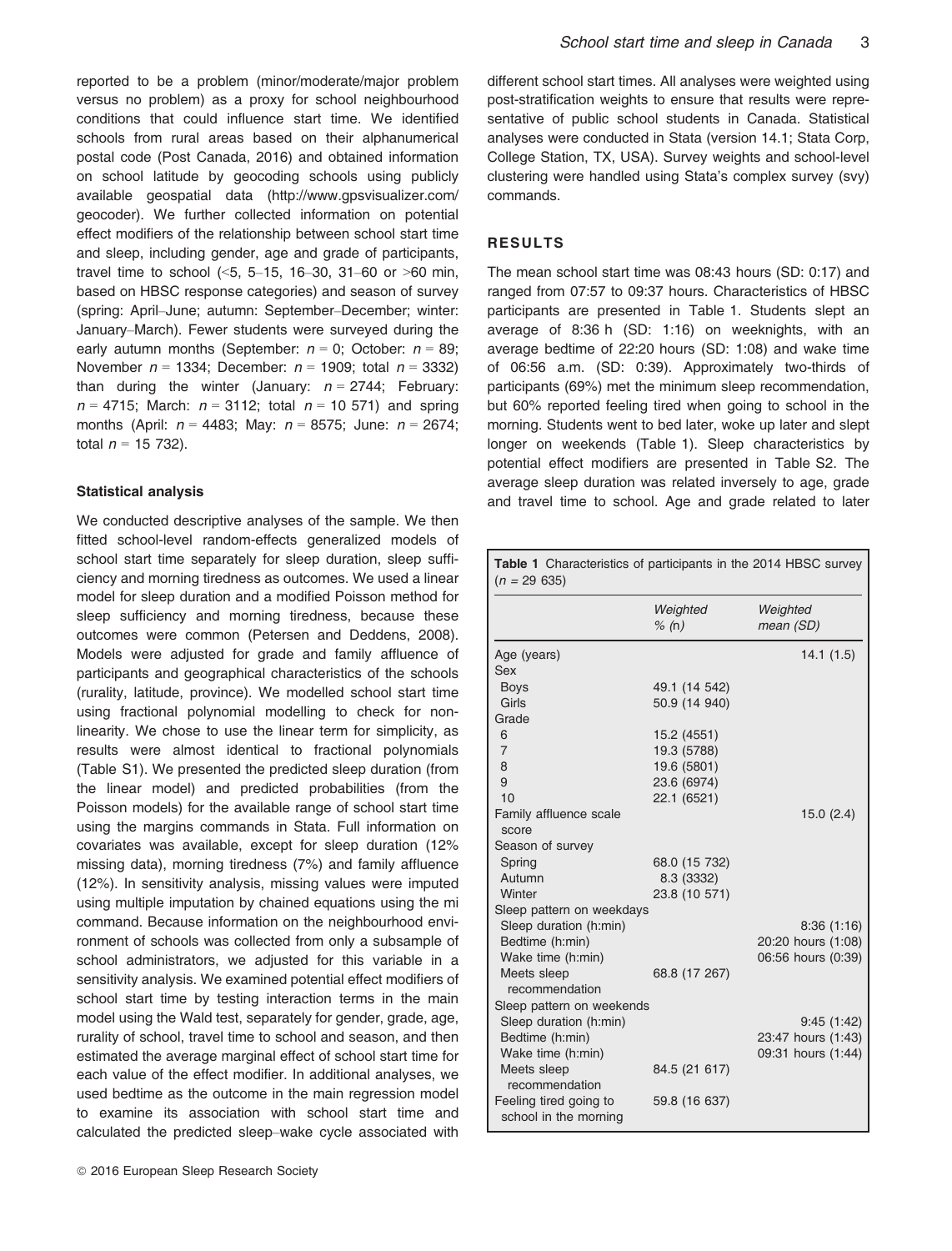bedtimes, while travel time to school related to early wake times. Sleep duration and early bedtimes related to rurality of the schools and season of survey. No gender differences were found in sleep patterns.

Table 2 shows predicted sleep duration, probability of getting sufficient sleep and probability of feeling tired when going to school in the morning across the range of school start times in the study (results from the regression models are available in Tables S3–S5). These analyses suggest that students who attended a school with an 09:30 hours start time compared with an 08:30 hours start time slept an additional 19 min [95% confidence interval (CI): 11.8, 26.7], had a 7% (95% CI; 2.1, 12.3) higher probability of getting sufficient sleep (75 versus 67%) and a 7% (95% CI: 3.7, 10.7) lower probability of feeling tired when going to school in the morning (61 versus 54%). Every 10 min added to school start time was associated with 3.2 (95% CI: 2.0, 4.5) additional minutes of sleep. The findings were robust to imputed values for missing data (3.3 min, 95% CI: 2.0, 4.5) and remained after adjusting for school neighbourhood problems (3.4 min, 95% CI: 2.0, 4.8).

Associations between school start times and sleep duration did not differ significantly by gender, grade, age, rurality, travel time to school and season (Table 3). However, point estimates suggested that students in grades 9–10 and students surveyed in the autumn had the greatest sleep gain from delayed school start time compared to lower grades and students surveyed in the winter and spring, respectively, whereas students from rural areas and students who travelled for more than an hour to get to school benefited less from a later start time. In additional analyses, we found that later school start time was associated with later school day bedtime (1.9 min for every 10-min delay in school start time, 95% CI: 0.8, 2.9). The average predicted sleep period was 22:29–07:23 hours for students who started school at 09:30 a.m. and 22:17–06:52 hours for those who started at 08:30 a.m. (Table S6).

# **DISCUSSION**

This study examined the association between school start time and adolescent sleep in the Canadian context. Results from a large representative sample of students show that insufficient sleep was a common problem in Canadian students and that approximately one-third did not meet national sleep recommendations, in similar proportions to the United States (Basch et al., 2014; Eaton et al., 2010). Evidence from this study supports the notion that later school start time is associated significantly with longer sleep duration and fewer students reporting tiredness going to school, in line with previous research from the United States, Australia, Europe and Asia (Short et al., 2013; Wheaton et al., 2016). Findings suggest that even a small shift in school start time may have a large impact upon the sleep of adolescents at the population-level. Later school start times related to better sleep outcomes regardless of gender, age, grade, travel time to school, rurality of schools and season. The average school in the study started at 08:43 hours, much later than 08:03 hours that was reported recently for schools in the United States (Wheaton et al., 2015), but results indicate that delaying start time even further would benefit adolescents in significant ways.

School start time was associated linearly with sleep duration in the sample and suggest that each 10-min delay in start time was associated with an additional 3.2 min of sleep. Although it is reasonable to assume that the benefits of delaying school start time will diminish at a certain point, we found no evidence of a flattening of effect within the range of start times in the study, which varied from approximately 08:00 to 9:30 hours. Indeed, our analyses suggest that the latest 09:30 a.m. start time would benefit adolescents the most by allowing the majority to meet sleep recommendations. Later school start time was also associated with fewer students feeling tired when going to school in the morning. Tiredness could be a reflection of insufficient sleep, but may

Table 2 Adjusted predicted sleep duration, probability of getting sufficient sleep and probability of feeling tired according to school start time in the 2014 HBSC survey ( $n = 29635$ )

| School start<br>time (hours) | Sleep<br>duration (h:min) | 95% confidence<br>interval | Probability (%) of<br>getting sufficient sleep | 95% confidence<br>interval | Probability (%)<br>of feeling tired | 95% confidence<br>interval |
|------------------------------|---------------------------|----------------------------|------------------------------------------------|----------------------------|-------------------------------------|----------------------------|
| 08:00                        | 8:26                      | 8:21.8:32                  | 64.2                                           | 61.1, 67.3                 | 64.7                                | 62.0.67.4                  |
| 08:10                        | 8:30                      | 8:26.8:34                  | 65.3                                           | 62.8, 67.8                 | 63.4                                | 61.3, 65.5                 |
| 08:20                        | 8:33                      | 8:30, 8:36                 | 66.4                                           | 64.4, 68.4                 | 62.0                                | 60.4, 63.7                 |
| 08:30                        | 8:36                      | 8:34, 8:39                 | 67.5                                           | 66.0, 69.1                 | 60.8                                | 59.4.62.1                  |
| 08:40                        | 8:39                      | 8:37, 8:42                 | 68.6                                           | 67.2. 70.1                 | 59.5                                | 58.1, 60.9                 |
| 08:50                        | 8:43                      | 8:39.8:46                  | 69.8                                           | 68.1.71.5                  | 58.3                                | 56.6, 59.9                 |
| 09:00                        | 8:46                      | 8:42, 8:50                 | 71.0                                           | 68.7.73.2                  | 57.0                                | 55.0, 59.1                 |
| 09:10                        | 8:49                      | 8:44, 8:54                 | 72.2                                           | 69.2.75.1                  | 55.9                                | 53.3, 58.4                 |
| 09:20                        | 8:52                      | 8:46, 8:58                 | 73.4                                           | 69.6, 77.1                 | 54.7                                | 51.7, 57.7                 |
| 09:30                        | 8:55                      | 8:48, 9:03                 | 74.6                                           | 70.0. 79.2                 | 53.6                                | 50.1.57.0                  |

Predicted from school-level random-effect regression models, adjusted for grade and family affluence of participants and geographical characteristics of the schools (rurality, latitude, province), and weighted using survey weights.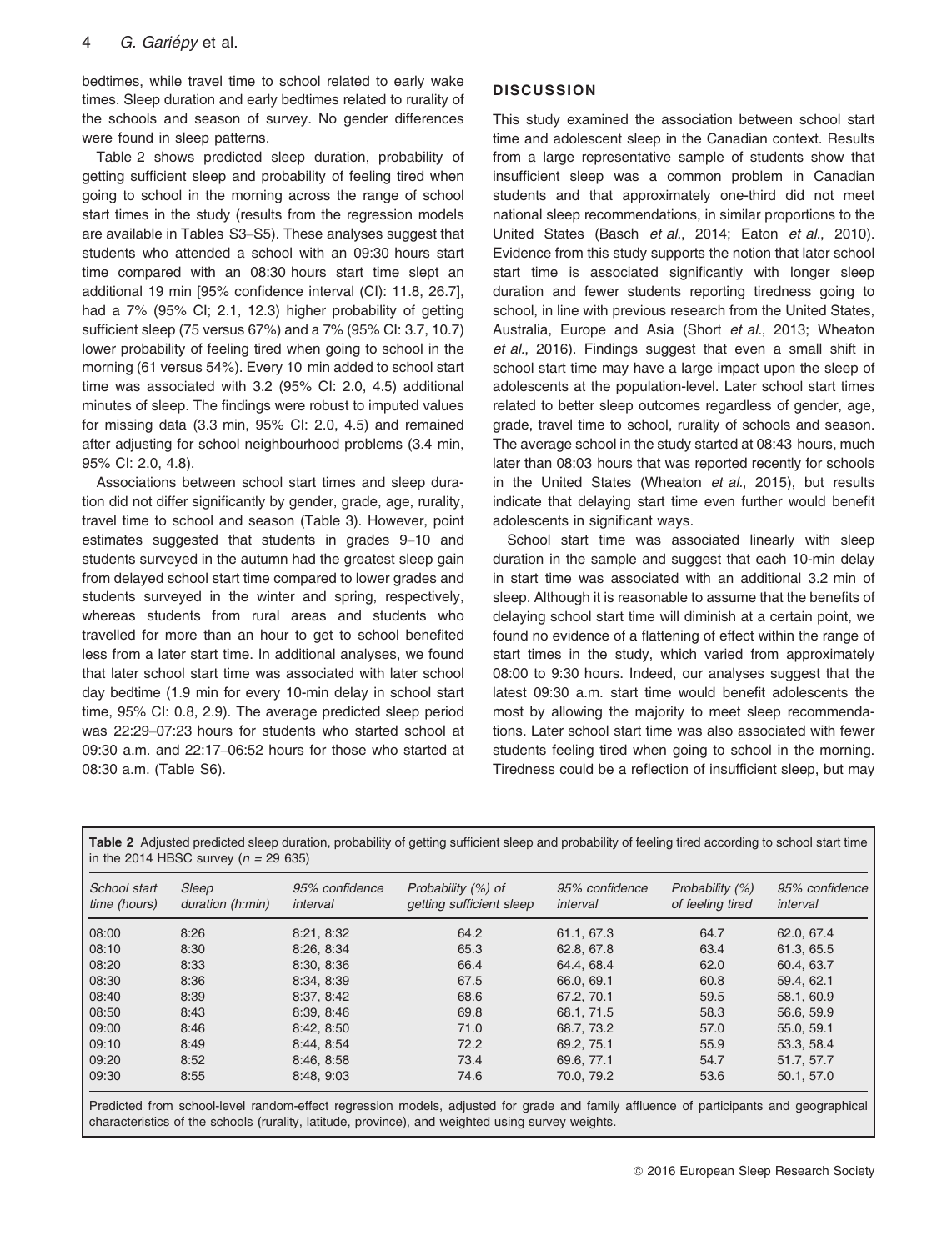Table 3 Marginal predicted mean minutes of additional sleep associated with each 10-min delay in school start time, by potential effect modifier

| Effect modifier               | Minutes of<br>additional<br>sleep | 95%<br>confidence<br>interval | P-value of<br>interaction<br>term |
|-------------------------------|-----------------------------------|-------------------------------|-----------------------------------|
| Sex                           |                                   |                               |                                   |
| <b>Boys</b>                   | 3.6                               | 2.2, 4.7                      |                                   |
| Girls                         | 3.2                               | 1.7, 4.7                      | 0.653                             |
| Grade                         |                                   |                               |                                   |
| 6                             | 1.8                               | $-0.4, 3.9$                   |                                   |
| $\overline{7}$                | 2.7                               | 0.9, 4.5                      | 0.415                             |
| 8                             | 1.6                               | $-0.2, 3.5$                   | 0.898                             |
| 9                             | 4.9                               | 2.2, 7.7                      | 0.091                             |
| 10                            | 4.1                               | 2.2, 5.6                      | 0.107                             |
| Age* (years)                  |                                   |                               |                                   |
| 11                            | 3.2                               | 1.1, 5.3                      |                                   |
| 12                            | 3.1                               | 0.6, 5.6                      | 0.905                             |
| 13                            | 2.6                               | 0.9, 4.4                      | 0.605                             |
| 14                            | 3.3                               | 1.4, 5.2                      | 0.943                             |
| 15                            | 4.7                               | 3.1, 6.4                      | 0.223                             |
| 16                            | 3.1                               | 0.8, 5.5                      | 0.964                             |
| Travel time to school         |                                   |                               |                                   |
| $<5$ min                      | 2.5                               | 1.0, 4.0                      |                                   |
| $5-15$ min                    | 3.5                               | 2.3, 4.7                      | 0.259                             |
| $16-30$ min                   | 3.3                               | 1.7, 5.0                      | 0.392                             |
| $31-60$ min                   | 3.7                               | 0.9, 6.6                      | 0.397                             |
| $>60$ min                     | 1.2                               | $-2.2, 4.6$                   | 0.447                             |
| Rural area                    |                                   |                               |                                   |
| Rural                         | 1.7                               | $-1.5, 4.8$                   |                                   |
| Non-rural                     | 3.5                               | 2.2, 4.7                      | 0.266                             |
| Season of survey <sup>®</sup> |                                   |                               |                                   |
| Spring                        | 3.6                               | 2.1, 5.0                      |                                   |
| Autumn                        | 5.5                               | 3.5, 7.7                      | 0.114                             |
| Winter                        | 2.1                               | 0.1, 4.0                      | 0.157                             |

The marginal predicted mean minutes were estimated from a school-level random-effect regression model adjusted for grade and family affluence of participants and geographic characteristics of the schools (rurality, latitude, province), and weighted using survey weights. P-value of interaction term estimated from Wald test.

\*The analysis was conducted for ages 11–16 only because other age groups had small sample sizes ( $n = 34$  for age 10;  $n = 117$  for age 17;  $n = 22$  for age 18). The regression model excluded grade to avoid collinearity.

† Spring: April–June; Autumn: September–December; Winter: January–March.

also be attributed to the circadian-mediated lack of alertness when students are asked to wake and function during times that conflict with their circadian cycle. This might explain partly why fewer than one-third of students did not meet sleep requirements while twice as many (60%) reported being tired in the morning. In this study, the sleep pattern associated with an 09:30 hours school start time mapped onto the natural sleep period of adolescents—typically between 23:00 and 08:00 hours (Gradisar et al., 2011)—better than the sleep pattern associated with an 08:30 a.m. start time. These results lend support to the statement from the American Academy of Pediatrics that schools should aim to start classes no earlier than 08:30 hours (Au et al., 2014) and to reports from schools in Canada (Rushowy, 2011) that find significant benefits from starting class as late as 10:00 hours. Our study found a delayed bedtime with later school start times, but that was not enough to offset total sleep gains. In contrast, previous studies found no association between later school start time and later bedtime (Lufi et al., 2011; Wolfson et al., 2007), and some actually found adolescents went to bed earlier (Owens et al., 2010; Vedaa et al., 2012), although school start times from these studies were often earlier (07:30–08:30 hours) than those in this Canadian sample.

The benefits of later school start time on adolescent sleep extended across different subgroups; however, students in grades 9 and 10 seemed to gain more sleep from later school start time than those in lower grades (6–8). A similar effect modification by age was not observed. Danner and Phillips (2008) also reported greater sleep gains from a 1-h delay in school start time for students in higher compared to lower grades (grade range: 9–12). Additional academic pressure and a heavier homework load could be factors delaying bedtime for students in grades 9 and 10, who might therefore gain more sleep from later school start time compared with lower grades. Rural students in our sample benefited from later school start times more than non-rural students. Paksarian et al. (2015) found similar results for adolescent boys from the US National Comorbidity Survey. Our results and those of others (Pereira et al., 2010) suggest that adolescents from rural areas go to bed earlier and sleep longer than those from urban areas, supporting an environmental component to sleep patterns. Students who travelled more than an hour to get to school woke up earlier and gained less sleep from later school start time compared to those with shorter travel times, implying that transportation early in the morning might impede sleep gains from later school start time. Finally, students surveyed in late autumn went to bed earlier and gained more sleep from delayed school start time than those surveyed in the winter and spring. The reduced daylight hours in late autumn are thought to lengthen the sleep period, resulting in earlier bedtime and later wake time (Wehr, 1991), which might be accommodated better with later school start time. The same observation can be expected in early winter, but students surveyed in January might have reported past-week sleep patterns associated with their winter break (from approximately 20 December 2013 to 6 January 2014), rather than with their regular school schedule.

The study is the first, to our knowledge, to provide information on school start time and its association with adolescent sleep problems specifically in the Canadian context. The study is strengthened by data from a large representative sample of schools and students from across Canada, use of a random-effects model to account carefully for the correlation between students from the same school and sensitivity analyses to check the robustness of the results. The study also has some limitations. Sleep duration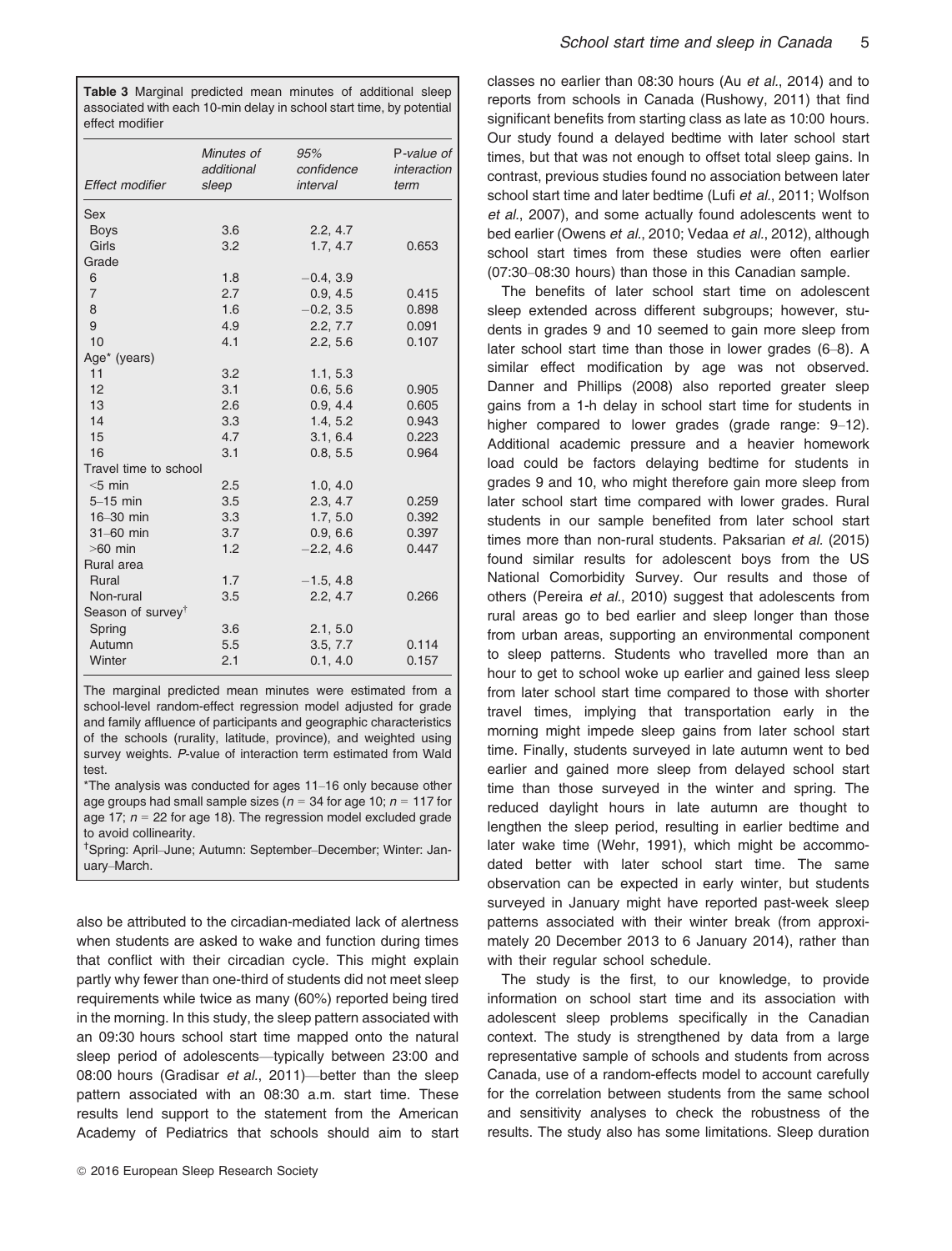was estimated from self-reported bedtime and wake time. Latency in sleep onset and night-time awakenings were not measured, which may have led to an over-estimation of sleep duration (Matricciani, 2013). Because the sample included students from grades 6–10, results may not be generalizable to higher grades. The study was cross-sectional and causality cannot be inferred, although school start time may be considered largely exogenous to the sleep patterns of students. Cluster randomized control trials and quasiexperimental study designs could provide more valid inferences. It is noteworthy, however, that prior studies examining the influence of policy changes (Danner and Phillips, 2008) and interventions (Boergers et al., 2014; Vedaa et al., 2012) have reported results that are consistent with ours.

Insufficient sleep is an important issue among Canadian adolescents. This study provides evidence that students from schools that started later slept longer, were more likely to meet sleep recommendations and fewer were to report feeling tired in the morning than those from schools that started earlier. Similar and consistent evidence has been reported in the United States and elsewhere, and now extends to Canada. School-based sleep promotion programmes and other group-based interventions have been proposed to address sleep problems in adolescents, albeit with limited effectiveness (Cassoff et al., 2013). The delay of school start time may be an additional modifiable factor that has the potential to benefit large groups of adolescents. Although changes in school schedule are often complex and challenging (Kirby et al., 2011), policymakers and stakeholders are encouraged to consider delaying the start time of schools when addressing sleep problems in youth. Future intervention studies are recommended for specific policy recommendations.

# ACKNOWLEDGEMENTS

The Public Health Agency of Canada funded the HBSC study in Canada. The Canadian principal investigators of the HBSC study are Drs John Freeman and William Pickett and its national coordinator is Matthew King. The international coordinator of the HBSC is Dr Joanna Inchley, at the University of St Andrews, Scotland. This paper was also supported by research grants from the Canadian Institutes for Health Research (MOP 235688), the Social Sciences and Humanities Research Council of Canada and the Canada Research Chairs program awarded to FJE and IJ.

# CONFLICT OF INTEREST

The authors report no conflicts of interest.

### AUTHOR CONTRIBUTIONS

Research question: GG; data collection: GG; data analysis: GG; interpretation of results: GG with contributions from IJ, FJE and MS; manuscript preparation: GG with contributions from IJ, FJE and MS. All authors revised critically and approved the final version for publication.

## **REFERENCES**

- Au, R., Carskadon, M., Millman, R. et al. School start times for adolescents. Pediatrics, 2014, 134: 642–649.
- Basch, C. E., Basch, C. H., Ruggles, K. V. and Rajan, S. Prevalence of sleep duration on an average school night among 4 nationally representative successive samples of American high school students, 2007–2013. Prev. Chronic Dis., 2014, 11: 5.
- Baum, K. T., Desai, A., Field, J., Miller, L. E., Rausch, J. and Beebe, D. W. Sleep restriction worsens mood and emotion regulation in adolescents. J. Child Psychol. Psychiatry, 2014, 55: 180–190.
- Boergers, J., Gable, C. J. and Owens, J. A. Later school start time is associated with improved sleep and daytime functioning in adolescents. J. Dev. Behav. Pediatr., 2014, 35: 11–17.
- Canadian Paediatric Society. Paediatric Conference to Feature Latest Research on Child and Youth Health, 24 June 2015. MarketWired, Toronto, ON, 2015.
- Cappuccio, F. P., Taggart, F. M., Kandala, N. B. et al. Meta-analysis of short sleep duration and obesity in children and adults. Sleep, 2008, 31: 619–626.
- Cassoff, J., Knauper, B., Michaelsen, S. and Gruber, R. Schoolbased sleep promotion programs: effectiveness, feasibility and insights for future research. Sleep Med. Rev., 2013, 17: 207–214.
- Chaput, J. P. and Janssen, I. Sleep duration estimates of Canadian children and adolescents. J. Sleep Res., 2016, 25: 541–548.
- Danner, F. and Phillips, B. Adolescent sleep, school start times, and teen motor vehicle crashes. J. Clin. Sleep Med., 2008, 4: 533–535.
- Dewald, J. F., Meijer, A. M., Oort, F. J., Kerkhof, G. A. and Bogels, S. M. The influence of sleep quality, sleep duration and sleepiness on school performance in children and adolescents: a meta-analytic review. Sleep Med. Rev., 2010, 14: 179–189.
- Eaton, D. K., Mcknight-Eily, L. R., Lowry, R., Perry, G. S., Presley-Cantrell, L. and Croft, J. B. Prevalence of insufficient, borderline, and optimal hours of sleep among high school students—United States, 2007. J. Adolesc. Health, 2010, 46: 399–401.
- Gibson, E. S., Powles, A. C., Thabane, L. et al. 'Sleepiness' is serious in adolescence: two surveys of 3235 Canadian students. BMC Public Health, 2006, 6: 116.
- Gradisar, M., Gardner, G. and Dohnt, H. Recent worldwide sleep patterns and problems during adolescence: a review and metaanalysis of age, region, and sleep. Sleep Med., 2011, 12: 110–118.
- Javaheri, S., Storfer-Isser, A., Rosen, C. L. and Redline, S. Sleep quality and elevated blood pressure in adolescents. Circulation, 2008, 118: 1034–1040.
- Kirby, M., Maggi, S. and D'angiulli, A. School start times and the sleep–wake cycle of adolescents: a review and critical evaluation of available evidence. Educ Res., 2011, 40: 56–61.
- Lufi, D., Tzischinsky, O. and Hadar, S. Delaying school starting time by one hour: some effects on attention levels in adolescents. J. Clin. Sleep Med., 2011, 7: 137–143.
- Matricciani, L. Subjective reports of children's sleep duration: does the question matter? A literature review Sleep Med., 2013, 14: 303–311.
- Matricciani, L., Olds, T. and Petkov, J. In search of lost sleep: secular trends in the sleep time of school-aged children and adolescents. Sleep Med. Rev., 2012, 16: 203–211.
- Milewski, M. D., Skaggs, D. L., Bishop, G. A. et al. Chronic lack of sleep is associated with increased sports injuries in adolescent athletes. J. Pediatr. Orthop., 2014, 34: 129–133.
- Mukherjee, S., Patel, S. R., Kales, S. N. et al. An official American Thoracic Society Statement: the importance of healthy sleep. recommendations and future priorities. Am. J. Respir. Crit. Care Med., 2015, 191: 1450–1458.